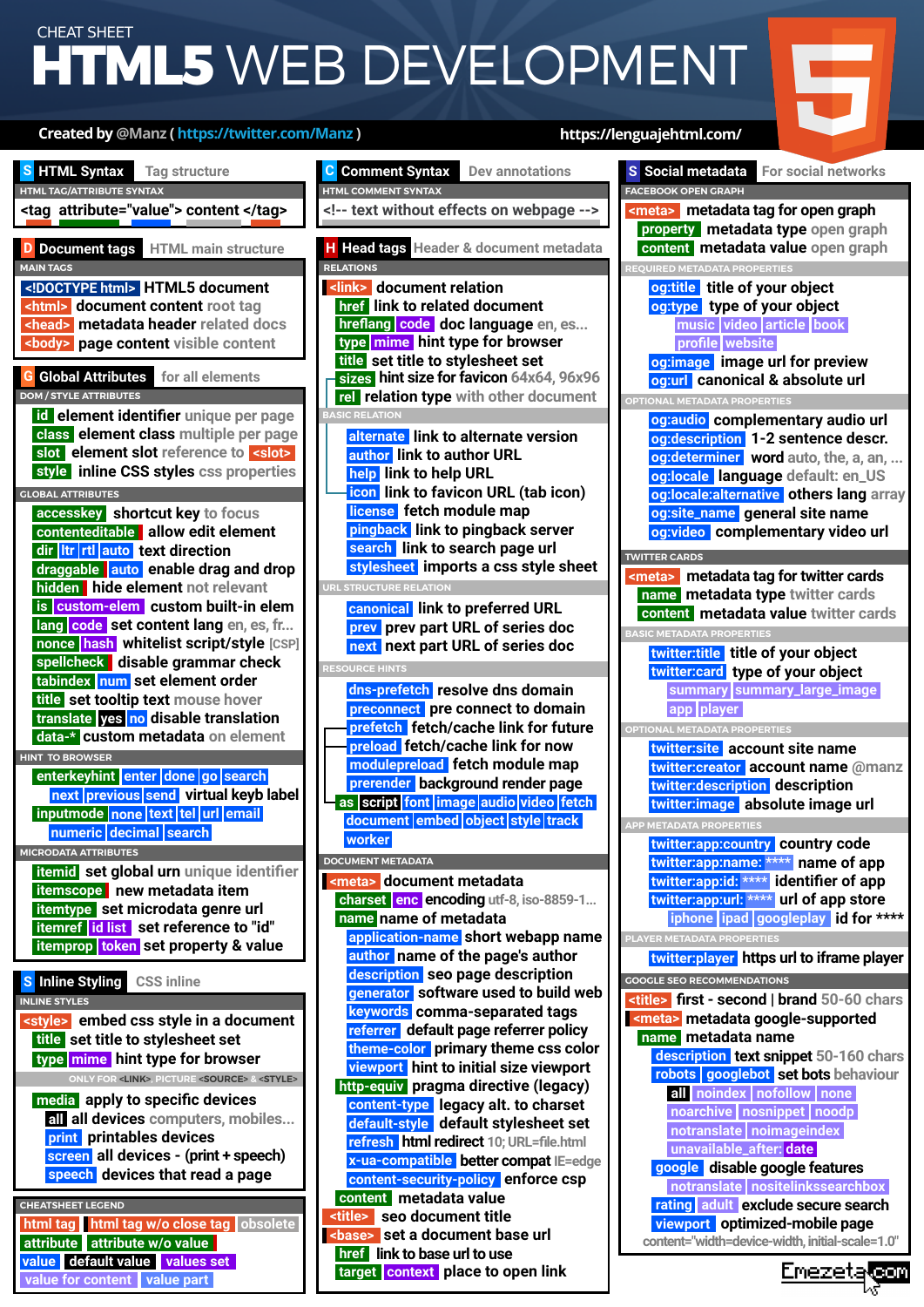# **HTML5** WEB DEVELOPMENT CHEAT SHEET

### **Created by @Manz ( https://twitter.com/Manz ) https://lenguajehtml.com/**

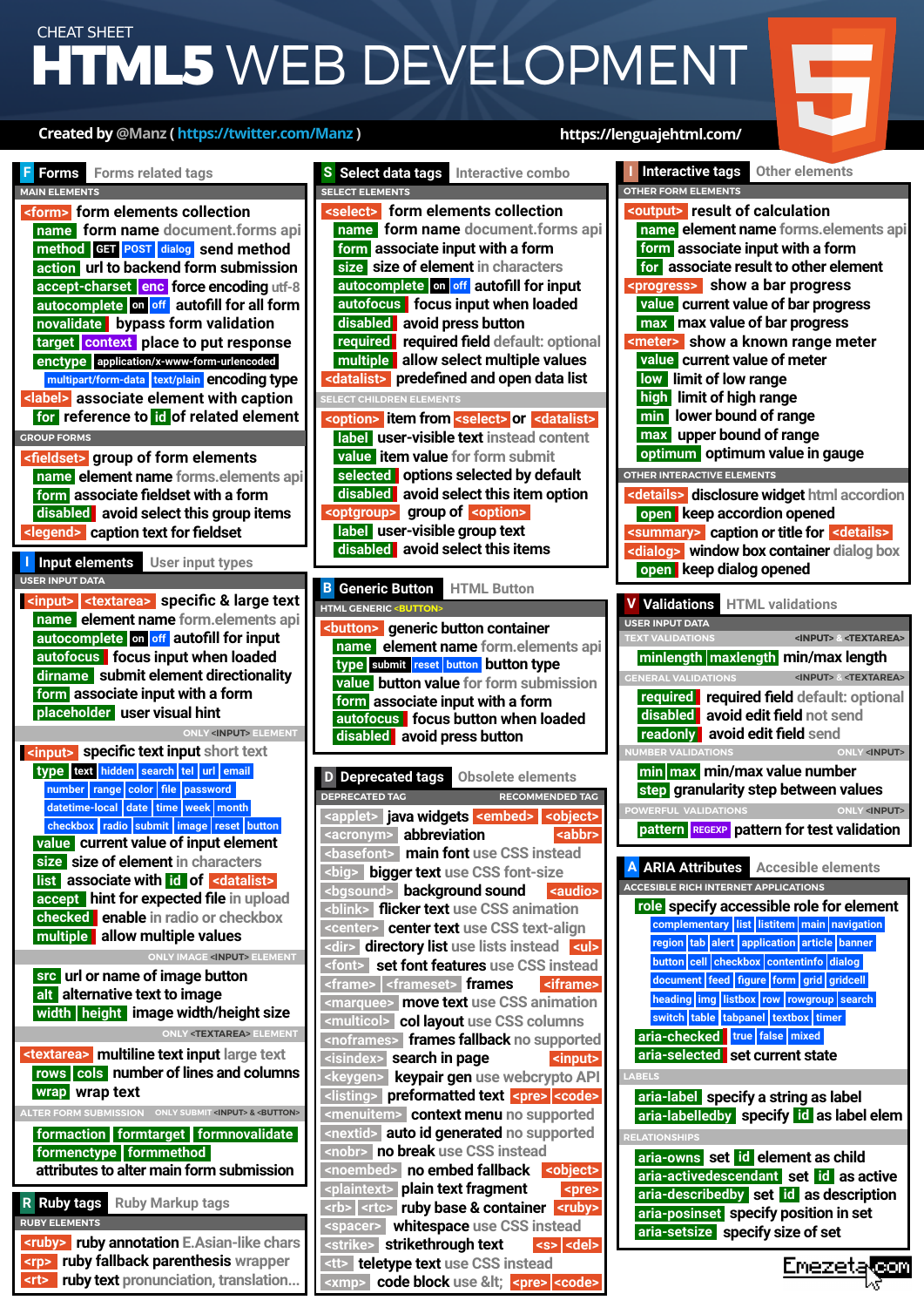# **HTML5** WEB DEVELOPMENT CHEAT SHEET

### **Created by @Manz ( https://twitter.com/Manz ) https://lenguajehtml.com/**

**IMAGES**



| density b1.jpg 1x, b2.jpg 2x,<br>sizes final rendered width list 640w             |  |  |
|-----------------------------------------------------------------------------------|--|--|
| M Multimedia tags                                                                 |  |  |
| <b>VIDEO OR AUDIO CONTAINER ELEMENTS</b>                                          |  |  |
| MP4 WEBM HEVC AV1 OGV<br>$\leftarrow$ VIDEO                                       |  |  |
| MP3 AAC OGG OPUS FLAC WAV<br>$\leftarrow$ AUDIO                                   |  |  |
| <video> <audio> media container</audio></video>                                   |  |  |
| src link to url video audio source                                                |  |  |
| preload hints how much buffering needs                                            |  |  |
| auto browser decides                                                              |  |  |
| metada fetch metadata only                                                        |  |  |
| none save bandwidth and no download                                               |  |  |
| autoplay autoplay only if user interact                                           |  |  |
| loop restart when finished                                                        |  |  |
|                                                                                   |  |  |
| muted silence media by default                                                    |  |  |
| controls show play, pause controls                                                |  |  |
| <b>ONLY FOR <video> ELEMENT</video></b>                                           |  |  |
| poster cover image prior to playback                                              |  |  |
| width height horizontal & vertical size                                           |  |  |
| playsinline browser try play video inline                                         |  |  |
| <b>VIDEO OR AUDIO CHILDREN ELEMENT</b>                                            |  |  |
| <source/> new alternative source media                                            |  |  |
| src link to url media source                                                      |  |  |
| type MIME type video/mp4; codecs=''<br><track/> external subtitles or tracks      |  |  |
| src link to url subtitle resource                                                 |  |  |
| srclang language of the text track                                                |  |  |
| label user-visible name of the text track<br>kind subtitles captions descriptions |  |  |

**chapters metadata default set default enabled track**

<u>Emezeta</u> eor



**name custom place iframe or other**